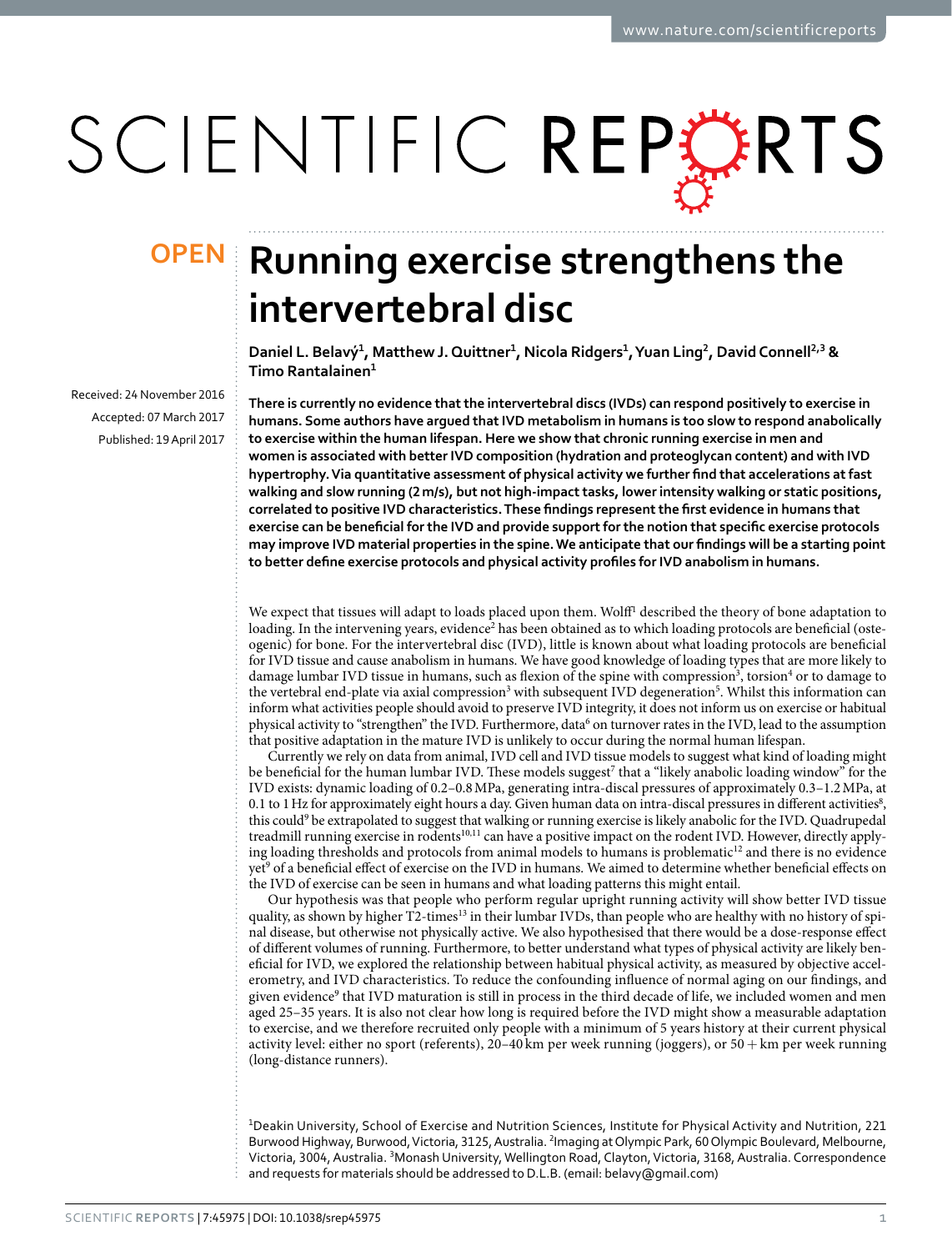<span id="page-1-0"></span>

|                                                  | No sport     | Running<br>$(20-40 \,\mathrm{km})$ | Running<br>$(50k+1)$ |
|--------------------------------------------------|--------------|------------------------------------|----------------------|
| Number of males (of<br>total N)                  | $11$ of $24$ | $13$ of $30$                       | $11$ of $25$         |
| Body mass (kg)                                   | 73.9(17.8)   | 68.2(11.1)                         | $63.5(10.2)^*$       |
| Age (yrs)                                        | 29.3(3.7)    | 30.2(3.2)                          | 30.1(3.9)            |
| Height (cm)                                      | 173.2(8.7)   | 173.6(9.7)                         | 170.3(9.2)           |
| Weekday sitting time<br>(hrs)                    | 9.7(2.1)     | $6.3(2.8)$ ‡                       | $6.4(2.8)$ ‡         |
| Exercise<br>participation (yrs)                  |              | 8.8(4.2)                           | 7.6(3.9)             |
| Exercise<br>participation (hrs/<br>wk)           |              | 4.9(2.2)                           | 8.6(4.3)             |
| Exercise distance<br>(km/wk)                     |              | 28.0(6.7)                          | 66.6(19.5)           |
| $IVD$ volume $(cm3)$                             | 9.5(2.3)     | 10.1(3.4)                          | 10.1(3.3)            |
| IVD average area<br>$\text{(mm}^2)$              | 250.2(41.2)  | 263.6(60.8)                        | 263.0(58.9)          |
| IVD height (mm)                                  | 7.1(0.7)     | 7.3(1.1)                           | 7.5(1.0)             |
| IVD anteroposterior<br>width (mm)                | 25.6(2.4)    | 26.4(3.5)                          | 25.9(3.4)            |
| Intervertebral<br>distance (mm)                  | 34.2(2.0)    | 34.1(2.9)                          | 34.0(2.8)            |
| Pfirrmann grade                                  | 2.3(0.39)    | 2.2(0.39)                          | 2.1(0.39)            |
| Erector spinae size<br>(cm <sup>2</sup> )        | 14.3(3.3)    | 14.4(5.0)                          | 14.1(4.8)            |
| Lumbar multifidus<br>size $(cm2)$                | 4.7(1.1)     | 4.4(1.6)                           | 4.1(1.6)             |
| Psoas size $(cm2)$                               | 9.1(2.8)     | 10.1(4.2)                          | 9.6(4.0)             |
| Quadratus<br>lumborum size<br>(cm <sup>2</sup> ) | 3.5(1.1)     | 3.4(1.7)                           | 3.1(1.6)             |

**Table 1. Participant characteristics, intervertebral disc characteristics and lumbar muscle morphology.** Values of continuous variables are mean(SD). \*p  $<$  0.05; <sup>†</sup>p  $<$  0.01; <sup>‡</sup>p  $<$  0.001 and indicate significance of difference to the non-sporting group. The proportion of females:males did not differ across groups ( $\chi^2$  = 0.01, p=0.99). Three participants were of Asian descent (one female 20–40 km runner, one male 20–40 km runner, one male 50+km runner) and the remaining participants were Caucasian. Pfirrmann grade was averaged from all lumbar discs. Areas of erector spinae, multifidus, psoas and quadratus lumborum muscles were averaged from left and right sides of the body and all lumbar levels.



<span id="page-1-1"></span>

. . . . . . . . . . . .

#### **Results**

Long-distance runners [\(Table 1](#page-1-0)) and joggers showed significantly higher (+11.4% and +9.2% respectively) lumbar IVD T2-times than the non-athletic individuals ([Fig. 1](#page-1-1)). This effect was also present at all individual vertebral levels T11/T12 to L5/S1 [\(Fig. 2;](#page-3-0) upper panel). The effect of running on T2-time was strongest in the IVD nucleus ([Fig. 3;](#page-3-1)  $+11\%$  in joggers and  $+15\%$  in long-distance runners in the central nuclear region versus  $+5\%$  to  $+6\%$ respectively in the anterior annulus and +5% and +9% respectively in the posterior annulus). The height of the IVD relative to that of the vertebral body, an indicator of IVD hypertrophy, was greater in the long-distance runners ([Fig. 1](#page-1-1)). When examining individual vertebral levels ([Fig. 2](#page-3-0); lower panel), this effect was present at the lower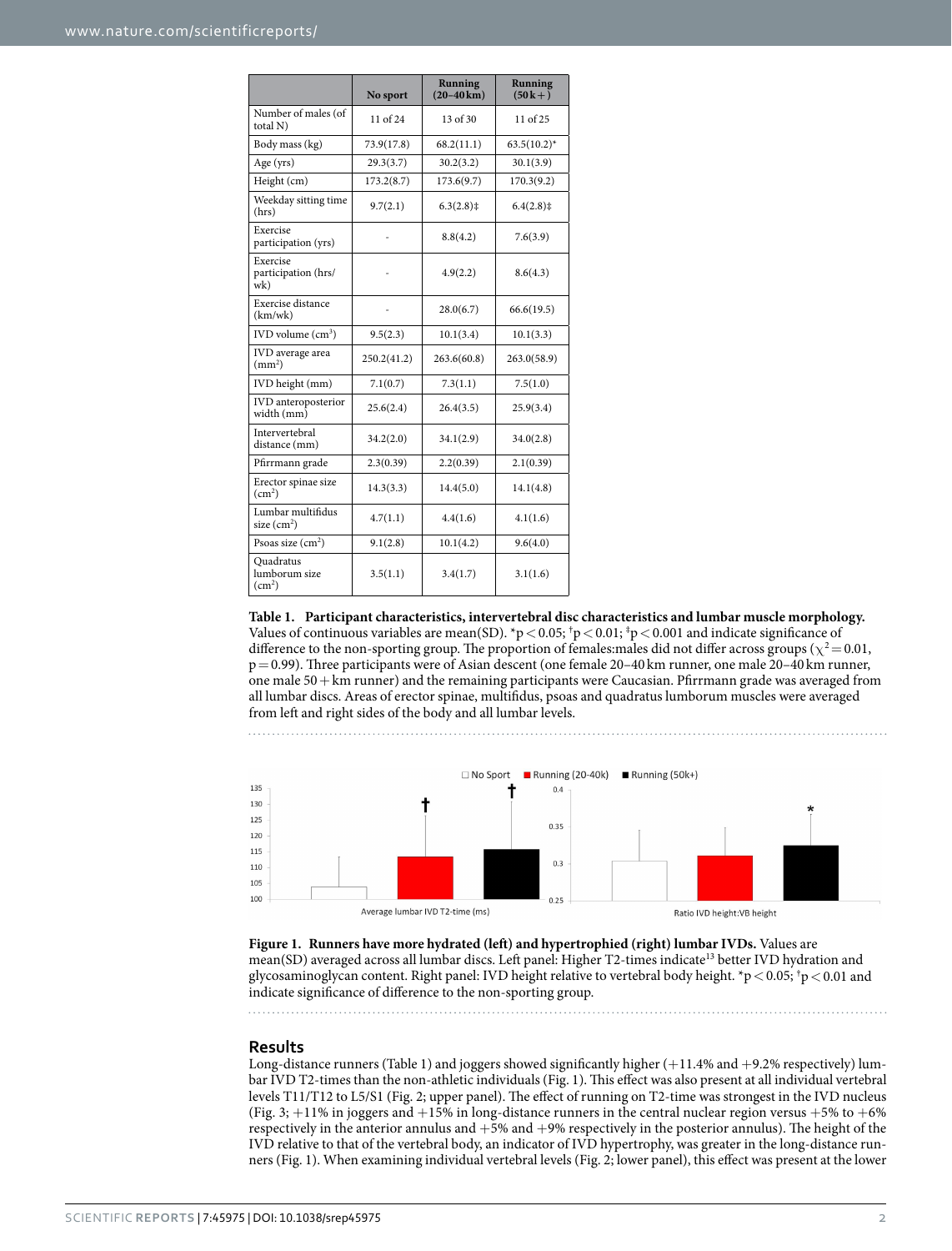lumbar vertebral levels L3/L4 to L5/S1. Lumbar muscle size did not differ between groups ([Table 1](#page-1-0)). The effect of running exercise was consistent for both genders, with the gender  $\times$  group interaction not reaching significance (*p*> 0.18). The long-distance group typically showed greater differences in IVD parameters to the non-sporting group than the jogging group. However, there were no statistically significant differences between the two running groups.

Total physical activity levels, as measured by objective accelerometry, were not related to IVD characteristics ([Fig. 4](#page-4-0)). Rather, IVD nucleus T2-time was most strongly associated with accelerations in the range 0.44 and 0.59*g* mean amplitude deviation (MAD; [Fig. 5\)](#page-4-1). Additional accelerometry data collected under different exercise conditions in ten individuals (Supplementary Table 1) showed that ambulation at 2m/s fell inside this 0.44 and 0.59 *g* MAD range. Walking at 1.5m/s or slower fell below this range and running at 2.5m/s or faster and jumping were above this range.

#### **Discussion**

Before the first interventional studies to define exercise regimes for improving bone characteristics were performed in the 1990s, an important step was the finding of differences in bone density between different athletic population[s14](#page-6-13). This built on prior animal studies and helped to show that exercise may well result in anabolic adaptation of bone. In this vein, the current study builds on prior work in animal, cell and tissue explant models<sup>[7](#page-6-6)</sup> and provides the first ever cross-sectional evidence in humans that exercise may well favourably impact the IVD.

Our main finding was that long-distance runners and joggers showed better hydration and glycosaminoglycan levels (higher lumbar IVD T2-times<sup>13</sup>) than the non-athletic individuals. This is consistent with findings of an anabolic response in the IVD in quadrupedal animals<sup>10[,11](#page-6-10)</sup> to running. The finding is also consistent with the notion, developed on the basis of cell, tissue explant and animal models<sup>7,[15](#page-6-14)</sup>, of a "likely anabolic window" for IVD loading. The effect of running in humans on IVD composition was most obvious in the IVD nucleus where intra-discal pressure increases with applied axial load are constrained by the ring-formed annular fibres<sup>16</sup>.

Beyond the compositional differences, there was evidence of IVD hypertrophy in the long-distance runners. The height of the IVD relative to that of the vertebral body, which serves as an internal control for body size, was greater in the long-distance runners. This extends on findings<sup>17</sup> from monozygotic twins that IVDs were marginally, but not significantly, larger in those twins that were at least 8kg heavier than their twin pair and presumably experienced greater habitual spinal loading. Hypertrophy of the IVD may well be an adaptation to habitual loading in runners. Similar to hypertrophic responses seen in muscle due to resistance training<sup>18</sup>, this suggests that tissue adaptation will occur in the IVD with exercise. Overall our findings provide support for the hypothesis that an adaptive, anabolic and hypertrophic response is possible in the human IVD with exercise.

The current study also provides some guidance on what kinds of loading protocols may be better for the IVD. To understand what kinds of physical activity in humans might be the drivers of an anabolic response in the IVD, we examined the physical activity patterns of our collective via objective accelerometry. Total physical activity levels were not related to positive adaptations in the IVD, rather accelerations in a specific range. The strongest association to higher IVD T2-times were seen between 0.44 and 0.59 *g* mean amplitude deviation. This fits with the idea from animal, tissue and cell models<sup>[7](#page-6-6)</sup> of a "likely anabolic window" for the IVD. To better understand what kinds of activities generate these acceleration magnitudes, we collected additional accelerometry data under different conditions. Walking or slow running at 2m/s fell inside this range with slower walking falling below this range. Fast running and high-impact jumping activities were above this range. This is in line with the notion that high-impact loading is considered<sup>7,[19](#page-6-18)</sup> to be detrimental to the IVD and vertebral end-plate. Dynamic IVD loading of 0.2-0.8 MPa, generating intra-discal pressures of approximately 0.3-1.2 MPa, is thought<sup>7</sup> to be an optimal loading magnitude for the IVD. Based upon data on *in vivo* intradiscal pressures<sup>8</sup>, activities such as walking and running, but not lifting a 20 kg load or lying down, fall into this loading magnitude window. This corresponds well to our observations here of the impact of exercise in athletes. We also noted that sedentary activities were unrelated to IVD characteristics. In light of prior work, the results of our study suggest that, in comparison to other locomotor activity, fast walking or slow running may provide the strongest anabolic stimulus for adaptation in the IVD in humans.

Whilst the long-distance running group showed consistently better IVD properties than the jogging group, there were no statistically significant differences between the two. Also, there was no relationship between the IVD characteristics and physical activity in the 0.7 to 0.9g MAD range where the physical activity associated with running was most evident (Supplementary Figure 1). This indicates a ceiling effect of exercise for the IVD was approached for both volume of upright axial spine loading and intensity. A ceiling effect in relation to exercise has been observed for muscle hypertrophy<sup>[20](#page-6-19)</sup> and bone adaptation to exercise<sup>21</sup>. It is possible that high volume or intensity running is not required for a beneficial adaptation in the IVD.

In the wider population, it is the lower lumbar IVDs that are most commonly affected by degeneration<sup>22</sup>. Furthermore, repetitive loading of the spine is considered<sup>23</sup> to be a contributory factor to the development of IVD degeneration. Despite repetitive loading of the spine during running, the exercise groups of the current study did not show any detrimental effects at these lower lumbar segments. In contrast, the long-distance runners and joggers showed evidence of better IVD hydration and glycosaminoglycan content in the lower lumbar spine than those that did not perform sport. Furthermore, the evidence for IVD hypertrophy subsequent to habitual running was strongest at the lower lumbar levels. Our data show that repetitive axial loading of the spine under body weight during running in otherwise healthy people may well be beneficial for the lower lumbar IVDs.

It is important to consider some of the limitations of the current study. We performed a cross-sectional study as a first step to examine whether certain types of exercise might be beneficial for the IVD in humans. In this design it is not possible to completely rule out other confounding factors. We showed, for example, that lumbar muscle size was similar in all groups and this indicates that muscle adaptation *per se* is not the likely cause of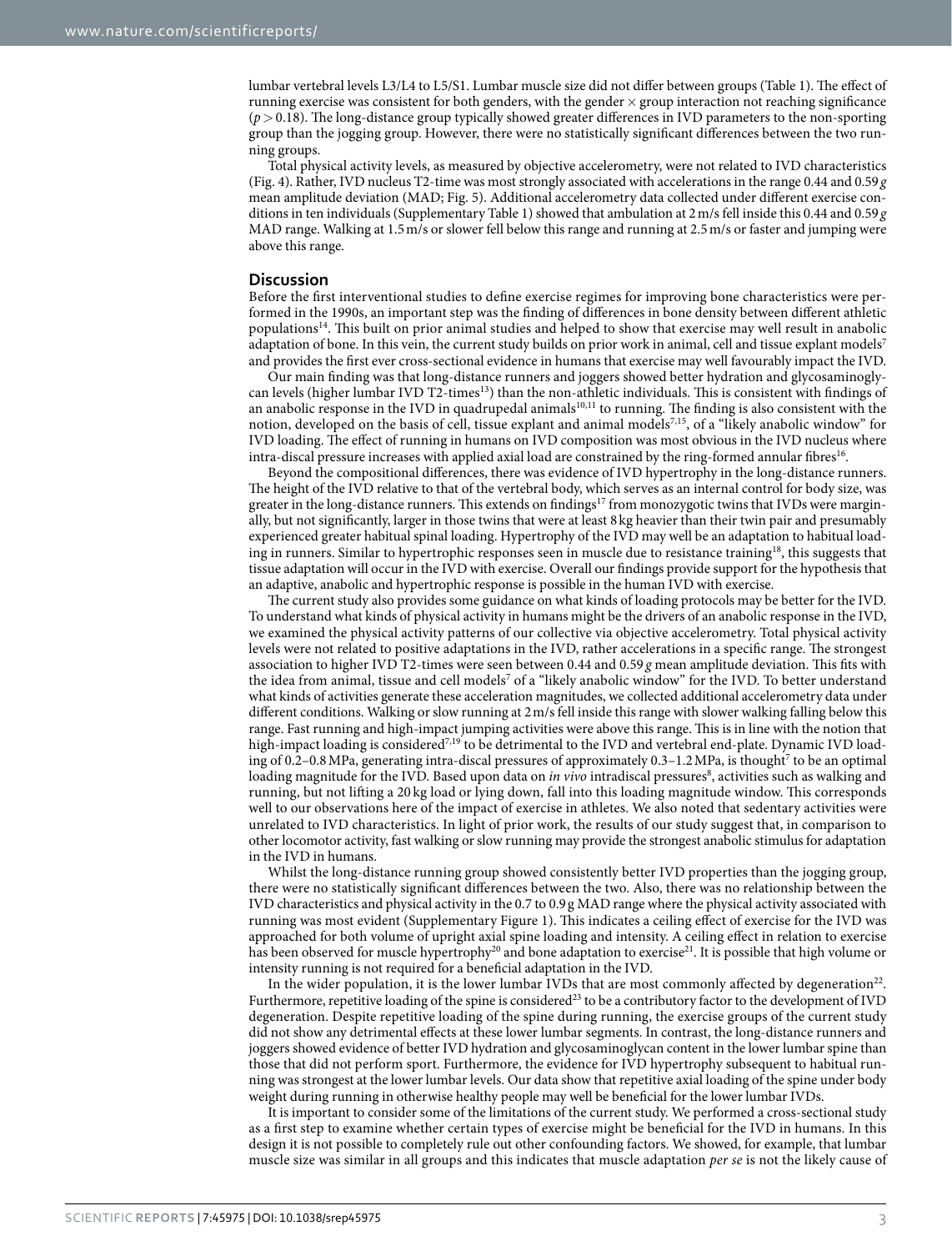

<span id="page-3-0"></span>**Figure 2. Effect of running is also present at lowest lumbar vertebral levels: T2-time (top) and IVD height relative to vertebral body height (bottom).** Values are mean(SD) at each vertebral level. \*p<0.05; <sup>†</sup>p<0.01;<br><sup>‡</sup>p<0.001 and indicate significance of difference to the non-sporting group. VB: vertebral body.  $p \approx 0.001$  and indicate significance of difference to the non-sporting group. VB: vertebral body.



<span id="page-3-1"></span>**Figure 3. The impact of running on the disc is strongest in the nucleus.** Top: 3D plot of mean T2-time across entire IVD volume. Bottom: At the mid-line (sagittal) portion of the IVD the impact of running can be seen to be greatest in the central, nuclear, portion of the IVD.  $\gamma p < 0.05$ ,  $\gamma p < 0.01$  versus non-sporting group. Greater T2-times indicate<sup>13</sup> better IVD hydration and glycosaminoglycan content.

Scientific **Reports** | 7:45975 | DOI: 10.1038/srep45975 4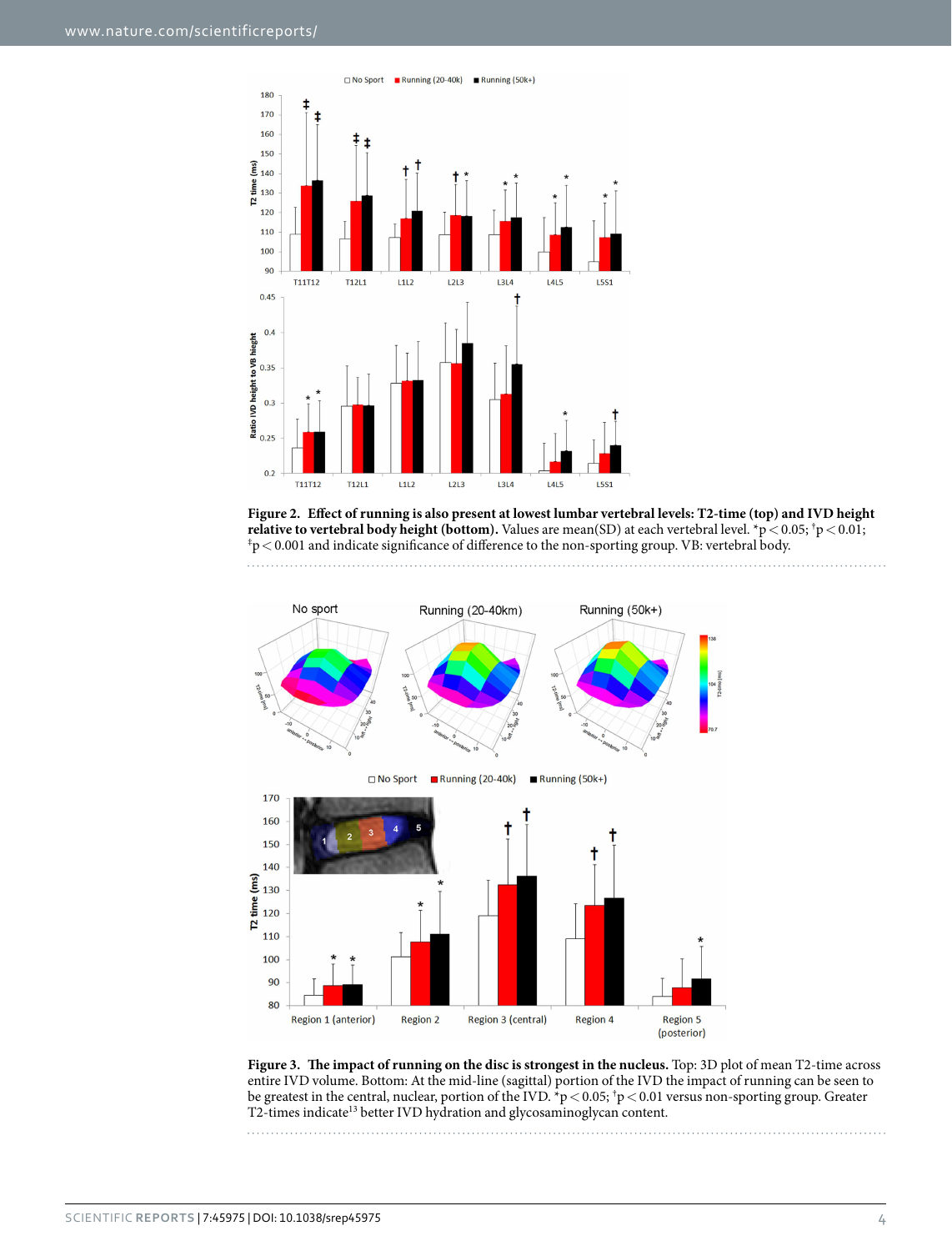

**IVD nucleus T2-time** 

<span id="page-4-0"></span>**Figure 4. Total physical activity levels were unrelated to IVD characteristics.** Empty symbols = males, filled symbols = females. Individual values for each subject shown. There was no correlation between total physical activity levels and T2-time in the intervertebral disc (IVD) nuclear region.





<span id="page-4-1"></span>**Figure 5. Specific loading levels impact the IVD nucleus T2-time.** Values are mean(95% CI) correlation between IVD nucleus T2-time and count data in each mean amplitude deviation bin. The strongest association to higher IVD T2-times were seen between 0.44 and 0.59 g. This corresponds to fast walking and slow jogging (see Results and Supplementary Table 1).

differences in IVD characteristics in our populations. However, we cannot rule out other factors such as differences in muscle function, differences in nutrition, systemic hormonal (e.g. growth factors, cytokines, stress hormones) differences, or other indirect effects. To definitively determine that the mechanical loading from specific exercise forms result in positive adaptations in the IVD, to determine mechanisms of action, and delineate exercise guidelines for strengthening the IVD, randomised controlled exercise trials are necessary.

That an optimal loading level and pattern for the IVD exists makes sense from a tissue homeostatis perspective. Given that tissues such as bone<sup>21</sup> and muscle<sup>18</sup> have optimal loading conditions for an anabolic response, for the IVD we should expect it to be no different. Our findings support the perspective that, when loaded appropriately, anabolic IVD adaptation can occur in humans and that this can occur on time frame for it to be meaningful within the human lifespan.

Evidence that the IVD will respond anabolically in humans to certain types of loading may have public health implications. Spinal pain consistently presents one of the greatest costs to developed societies for disability and lost productivity, including when increased death rates in other diseases are accounted for $24$ . IVD degeneration and herniation is one important contributing factor to spinal pain. Similar to understanding the impact of specific exercise in other disease constellations, for example in type II diabetes<sup>25</sup>, knowing that the IVD can respond to certain kinds of loading, and understanding what kinds of loading are optimal, will result in better exercise guidelines for the prevention and management of spinal pain.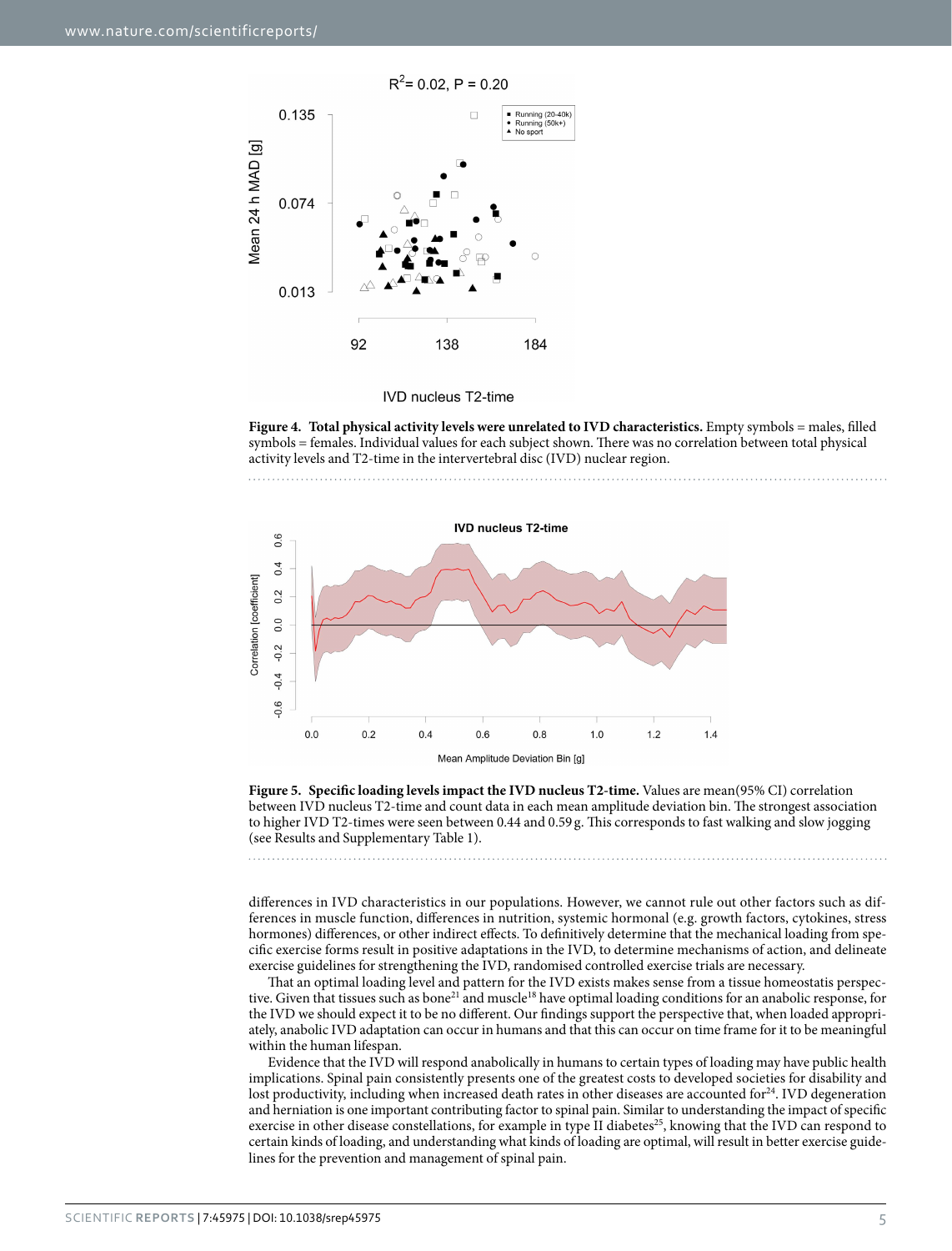#### **Methods**

**Ethical approval and subjects.** The study was approved by the Deakin University Faculty of Health, Medicine, Nursing & Behavioural Sciences human ethics advisory group. All subjects gave their informed written consent prior to participation in the study. All methods were performed in accordance with the relevant guidelines and regulations. To reduce the impact of normal ageing on the findings, only individuals aged 25 to 35 years of age were included. Exclusion criteria included current spinal pain, history of spinal surgery, history of traumatic injury to the spine, known scoliosis for which prior medical consultation was sought, current or prior smoker, known claustrophobia and possible pregnancy. We recruited three groups of people with distinct loading histories: joggers (20–40 km per week), long-distance runners (50+ km per week) and non-sporting referents. To be included in the jogging group, subjects needed to have been running 20–40 km per week for a minimum of the last 5 years and perform no other sport or exercise type more than once per week. Long-distance runners were required to have performed at least 50km per week for a minimum of the last 5 years and, with the exception of resistance exercise for muscle hypertrophy (muscle hypertrophy training is a common training component of long-distance runners), no other sport or exercise type more than once per week. Included in the "no-sport" group were individuals who performed no regular sport or exercise in the last five years, currently performed less than 150minutes of moderate activity (defined as activity that "causes an individual to breathe harder than normal") per week<sup>26</sup>, and walked less than 15 min to or from their place of work. A total of 79 participants were included in the study ([Table 1](#page-1-0)).

**Testing and scanning protocol.** Participants were instructed not to perform any exercise on the day of their scan. Due to normal diurnal variation in IVD water content, all testing was performed after midday. Upon arriving at the radiology facility, participants were required to sit for a minimum of 20minutes prior to entering the scanner with participants sitting for a mean(SD) of 44(16) minutes which did not differ between groups  $(p > 0.19)$ . During this time participants completed questionnaires detailing their gender, type of physical activity, body height, and average sitting duration Monday to Friday. The runners also reported distance run per week, time run per week and number of years of participation.

To quantify IVD T2-time and morphology, a spin-echo multi-echo sequences on a 3T Phillips Ingenia scanner (Amsterdam, Netherlands) was used with spinal coils to collect images at 8 echo times (15.75, 36.75, 57.75, 78.75, 99.75, 120.75, 141.75 and 162.75ms) from 13 sagittal anatomical slices each (thickness 3mm; interslice distance: 1.5 mm; repetition time: 2000 ms, field of view:  $281 \times 281$  mm, image resolution: 0.366 mm per pixel) encompassing the entire lower spine from left to right. For radiological categorisation of IVD degeneration (Pfirrmann grade), a sagittal plane T2-weighted sequence (15 slices, slice thickness: 3mm, interslice distance: 1.5mm, repetition time: 2600 ms, echo time: 70 ms, field of view: 357 mm  $\times$  357 mm, resolution: 0.532 mm per pixel) was taken. To quantify muscle morphology, a paraxial T1-weighted scan (repetition time: 800 ms, echo time: 9 ms, slice thickness: 4 mm, interslice distance: 2 mm, field of view: 258.68 × 258.68 mm, image resolution: 0.270 mm per pixel) with five groups of three slices each positioned at each vertebral body L1 to L5 and oriented to the vertebral end-plates was performed. Data were exported for further offline processing.

After scanning, subjects were given a hip-mounted ActiGraph model GT3X+ (Pensacola, FL). Participants were instructed to wear the ActiGraph during all waking hours except during water-based activities (e.g. swimming and bathing) for eight consecutive days. Acceleration data were collected at 100 Hz with a  $\pm$ 6 g range and 12bit analog to digital conversion.

**Offline image processing and analysis.** To ensure blinding of the examiner to offline image measurements, each subject was assigned a random numeric code (obtained from [www.random.org](http://www.random.org)). A radiologist determined the Pfirrmann grade of each lumbar IVD [\(Table 1\)](#page-1-0) on sagittal T2-weighted images. Seven individuals had a supernumerary lumbar vertebral segment and the additional IVD (designated L6/S1) in these subjects was not included in analyses.

ImageJ 1.38x ([http://rsb.info.nih.gov/ij/\)](http://rsb.info.nih.gov/ij/) was used to perform all quantitative MRI measures. In the sagittal spin-echo multi-echo images every IVD from T11/T12 to L5/S1 was measured. After segmenting the IVD, a custom written ImageJ plugin ("ROI Analyzer";<https://github.com/tjrantal/RoiAnalyzer>) was used to rotate the region of interest to the horizontal and measure area, height, width and signal intensity of the IVD in its entirety as well as in five subregions from the anterior to posterior aspect of the disc. T2-time was calculated via linear fit to the natural logarithm of the image intensity in each of the eight MR echos. Similar parameters were generated for each of the five disc subregions and interpolated across the width of the IVD to generate the 3D plots presented in [Fig. 3.](#page-3-1) Volume of each IVD in each subject was calculated by linear interpolation of the area data from all slices. The image number where each spinous process was best visible was noted. The vertebral body was also segmented and vertebral body height measured in a similar fashion in order to calculate the ratio of IVD height to vertebral body height, as a normalised indicator of IVD hypertrophy. The data from each lumbar IVD were also averaged. With the exception of IVD volume ([Table 1\)](#page-1-0), data averaged from the three images around the spinous process were used in analysis.

In each of the paraxial T1-weighted images, area of the lumbar multifidus, erector spinae, psoas and quadratus lumborum were measured bilaterally from L1 to L5 as in prior work<sup>[27](#page-6-26)</sup>. The muscle area averaged from all lumbar levels was used in analysis.

**3D accelerometry analysis.** Once participants returned the Actigraph, raw data were downloaded from the device and analysed with a custom-written Matlab script (R2015b, Mathworks, Inc., Natick, MA, USA). Resultant acceleration was calculated from the 3-dimensional data, and used in all further analyses. No smoothing was applied on the recorded signal.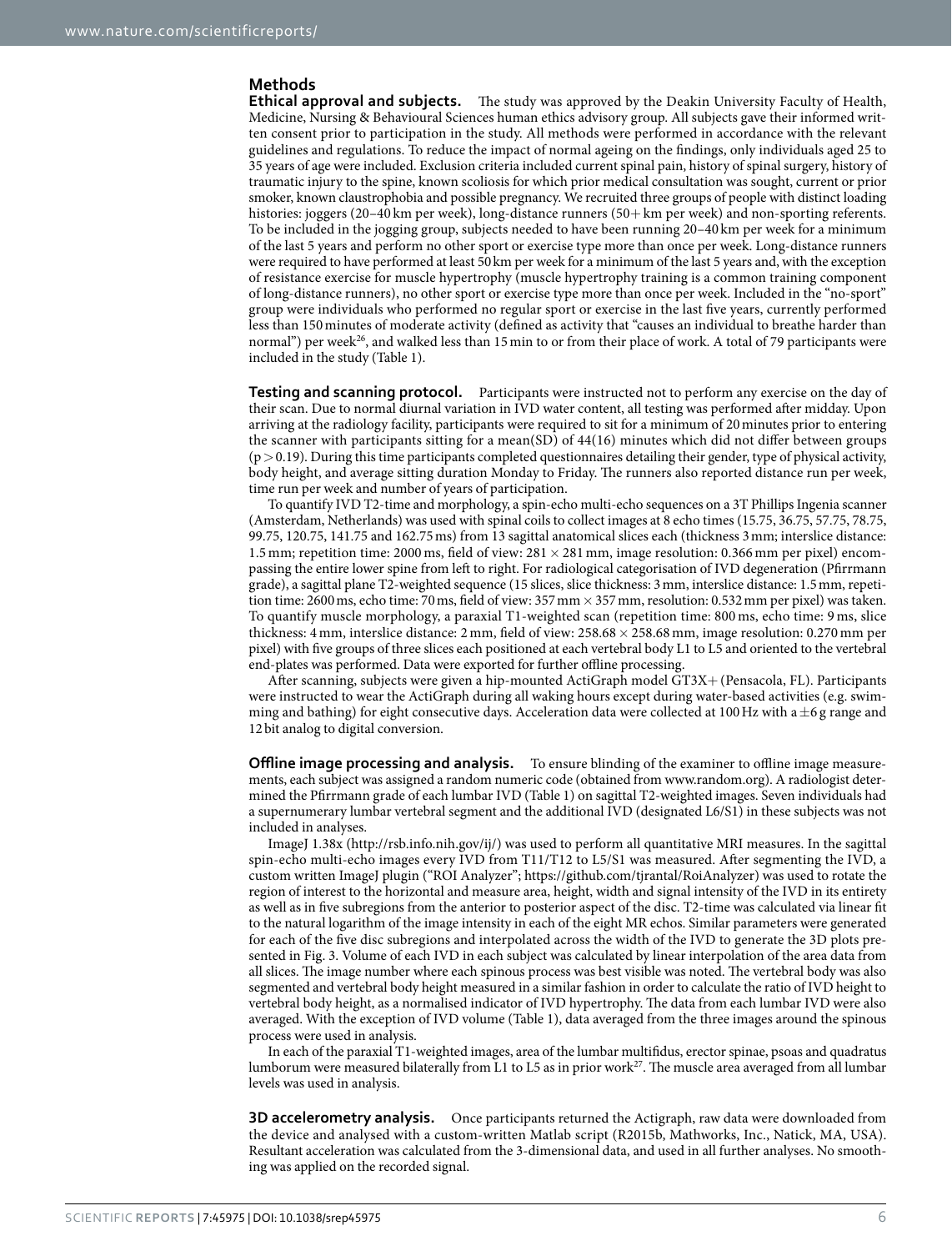Mean amplitude deviation (MAD =  $\frac{\sum_{i=1}^{n}|x_i-\overline{x}|}{n}$ , where n = number of data points in an epoch, i = data point index, x = resultant acceleration,  $\overline{x}$  = mean of the epoch, and vertical bars signify taking the absolute value)<sup>28</sup> was calculated from the resultant acceleration in non-overlapping 5 s epochs in 24h segments starting at 6 am local time for all of the recorded days. The 5s epoch mean MADs were divided into 98 logarithmically equidistant bins (=histogram) from 0 g to 2.5g. Non-wear time was defined as any hours with standard deviation less than 0.024 g, and any days with less than 10h of total wear-time were excluded from analysis. Data from individuals with ≥3 days of sufficient wear-time were included. 70 individuals completed the Actigraph data collection and were included in the analysis. Two individuals from the no-sport group, six from the jogging group and one from the long-distance running group did not complete this data collection. On average, 7.6 days of complete data were available per participant (similar across all three groups,  $p=0.9$ ). The mean of all included days is reported.

**Additional sub-study: which activities generate what accelerations?** To relate MAD to physical activities, 10 individuals performed a graded treadmill test at speeds of 0.5 m/s, 1 m/s, 1.5 m/s, 2 m/s, 2.5 m/s, 3.0 m/s and 3.5m/s whilst wearing a hip-mounted ActiGraph. At each speed, 70 seconds of data were collected and the data from the 11 second onwards was used for further analysis. Participants also performed 10 consecutive jumps maintaining the knee and hip at near full extension (similar to hopping on one leg, but bilaterally).

**Statistical analyses.** An alpha-level of 0.05 was taken for statistical significance. For continuous variables, T-tests were performed comparing the long-distance and jogging groups to the non-sport referent group. Primary analysis evaluated IVD T2-time (composition measure) and IVD height to vertebral body height ratio (hypertrophy measure) averaged across all lumbar levels. Data from individual vertebral levels were also evaluated. Difference in response between males and females was evaluated via two-way analysis of variance for 'group' and 'gender'. For comparing physical activity to IVD characteristics, the correlation and 95% confidence interval was calculated between number of counts for each subject in the MAD bin and the average lumbar IVD T2-time in the nucleus (central subregion). The mean and 95% confidence interval of the MADs in each of the physical activities of the sub-study were calculated. The "R" statistical environment (version 2.10.1, [www.r-project.org](http://www.r-project.org)) was used for all analyses.

#### **References**

- <span id="page-6-0"></span>1. Wolff, J. *The law of bone remodeling (Das Gesetz der Transformation der Knochen)*. (Springer-Verlag Berlin Heidelberg, 1892).
- <span id="page-6-1"></span>2. Xu, J., Lombardi, G., Jiao, W. & Banfi, G. Effects of Exercise on Bone Status in Female Subjects, from Young Girls to Postmenopausal Women: An Overview of Systematic Reviews and Meta-Analyses. *Sports Med*. **46,** 1165–1182 (2016).
- <span id="page-6-2"></span>3. Adams, M. A. & Hutton, W. C. Prolapsed intervertebral disc. A hyperflexion injury 1981 Volvo Award in Basic Science. *Spine* **7,** 184–191 (1982).
- <span id="page-6-3"></span>4. Schmidt, H., Heuer, F. & Wilke, H.-J. Dependency of disc degeneration on shear and tensile strains between annular fiber layers for complex loads. *Med. Eng. Phys.* **31,** 642–649 (2009).
- <span id="page-6-4"></span>5. Wang, Y., Videman, T. & Battié, M. C. ISSLS prize winner: Lumbar vertebral endplate lesions: associations with disc degeneration and back pain history. *Spine* **37,** 1490–1496 (2012).
- <span id="page-6-5"></span>6. Chan, S. C. W., Ferguson, S. J. & Gantenbein-Ritter, B. The effects of dynamic loading on the intervertebral disc. *Eur. Spine J.* **20,** 1796–1812 (2011).
- <span id="page-6-6"></span>7. Wilke, H. J., Neef, P., Caimi, M., Hoogland, T. & Claes, L. E. New *in vivo* measurements of pressures in the intervertebral disc in daily life. *Spine* **24,** 755–762 (1999).
- <span id="page-6-7"></span>8. Belavý, D. L., Albracht, K., Bruggemann, G.-P., Vergroesen, P.-P. A. & van Dieën, J. H. Can Exercise Positively Influence the Intervertebral Disc? *Sports Med*. **46,** 473–485 (2016).
- <span id="page-6-8"></span>9. Brisby, H. *et al.* The effect of running exercise on intervertebral disc extracellular matrix production in a rat model. *Spine* **35,** 1429–1436 (2010).
- <span id="page-6-9"></span>10. Sasaki, N. *et al.* Physical exercise affects cell proliferation in lumbar intervertebral disc regions in rats. *Spine* **37,** 1440–1447 (2012).
- <span id="page-6-11"></span><span id="page-6-10"></span>11. Alini, M. *et al.* Are animal models useful for studying human disc disorders/degeneration? *Eur. Spine J.* **17,** 2–19 (2008).
- 12. Sivan, S. S. *et al.* Aggrecan turnover in human intervertebral disc as determined by the racemization of aspartic acid. *J Biol Chem* **281,** 13009–14 (2006).
- <span id="page-6-12"></span>13. Marinelli, N. L., Haughton, V. M., Munoz, A. & Anderson, P. A. T2 relaxation times of intervertebral disc tissue correlated with water content and proteoglycan content. *Spine* **34,** 520–4 (2009).
- <span id="page-6-13"></span>14. Block, J. E. *et al.* Determinants of bone density among athletes engaged in weight-bearing and non-weight-bearing activity. *J. Appl. Physiol.* **67,** 1100–1105 (1989).
- <span id="page-6-14"></span>15. Iatridis, J. C., MacLean, J. J., Roughley, P. J. & Alini, M. Effects of mechanical loading on intervertebral disc metabolism *in vivo*. *J Bone Jt. Surg Am* **88** Suppl 2, 41–6 (2006).
- <span id="page-6-15"></span>16. Schmidt, H. *et al.* Intradiscal pressure, shear strain, and fiber strain in the intervertebral disc under combined loading. *Spine* **32,** 748–55 (2007).
- <span id="page-6-16"></span>17. Videman, T., Gibbons, L. E., Kaprio, J. & Battié, M. C. Challenging the cumulative injury model: positive effects of greater body mass on disc degeneration. *Spine J.* **10,** 26–31 (2010).
- <span id="page-6-17"></span>18. American.College.of.Sports.Medicine. American College of Sports Medicine position stand. Progression models in resistance training for healthy adults. *Med Sci Sports Exerc* **41,** 687–708 (2009).
- <span id="page-6-19"></span><span id="page-6-18"></span>19. Roaf, R. A study of the mechanics of spinal injuries. *J. Bone Joint Surg. Br*. **42,** 810–823 (1960).
- 20. Kraemer, W. J. & Ratamess, N. A. Fundamentals of resistance training: progression and exercise prescription. *Med. Sci. Sports Exerc.* **36,** 674–688 (2004).
- <span id="page-6-20"></span>21. Turner, C. H. Three rules for bone adaptation to mechanical stimuli. *Bone* **23,** 399–407 (1998).
- <span id="page-6-21"></span>22. Miller, J. A., Schmatz, C. & Schultz, A. B. Lumbar disc degeneration: correlation with age, sex, and spine level in 600 autopsy specimens. *Spine* **13,** 173–178 (1988).
- 23. Adams, M. A. & Roughley, P. J. What is intervertebral disc degeneration, and what causes it? *Spine* **31,** 2151–2161 (2006).
- <span id="page-6-23"></span><span id="page-6-22"></span>24. Murray, C. J. L. *et al.* Disability-adjusted life years (DALYs) for 291 diseases and injuries in 21 regions, 1990–2010: a systematic analysis for the Global Burden of Disease Study 2010. *Lancet Lond. Engl*. **380,** 2197–2223 (2012).
- <span id="page-6-24"></span>25. Laaksonen, D. E. *et al.* Physical activity in the prevention of type 2 diabetes: the Finnish diabetes prevention study. *Diabetes* **54,** 158–165 (2005).
- <span id="page-6-25"></span>26. World Health Organization. *Global recommendations on physical activity for health*. (2010).
- <span id="page-6-26"></span>27. Belavý, D. L., Armbrecht, G., Richardson, C. A., Felsenberg, D. & Hides, J. A. Muscle atrophy and changes in spinal morphology: is the lumbar spine vulnerable after prolonged bed-rest? *Spine* **36,** 137–145 (2011).
- <span id="page-6-27"></span>28. Vähä-Ypyä, H., Vasankari, T., Husu, P., Suni, J. & Sievänen, H. A universal, accurate intensity-based classification of different physical activities using raw data of accelerometer. *Clin. Physiol. Funct. Imaging* **35,** 64–70 (2015).